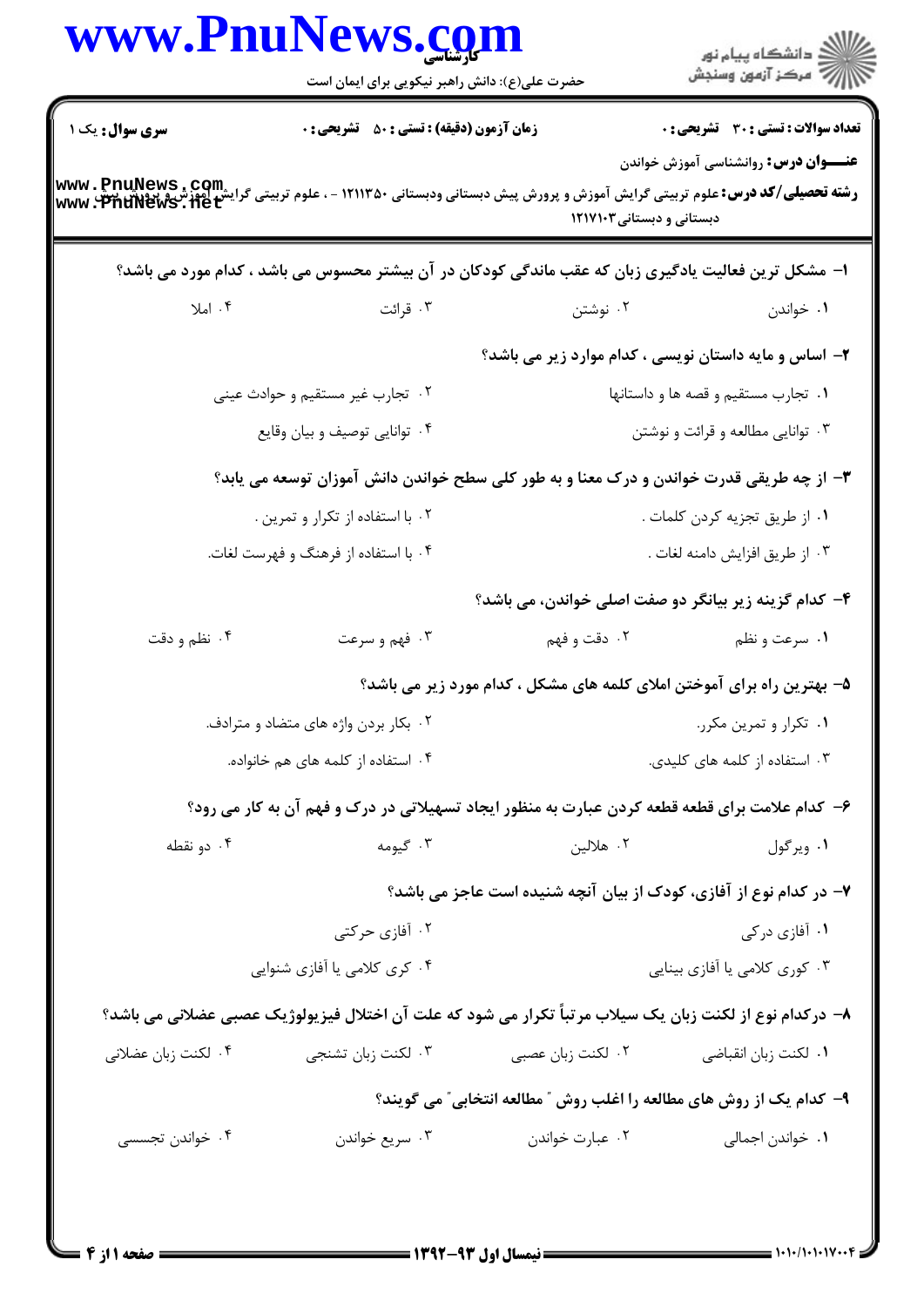|                        | www.PnuNews.com                                                                                                                                     |                                                                                                           | انشگاه پيام نور)<br>اگر مرکز آزمون وسنجش            |
|------------------------|-----------------------------------------------------------------------------------------------------------------------------------------------------|-----------------------------------------------------------------------------------------------------------|-----------------------------------------------------|
|                        | حضرت علی(ع): دانش راهبر نیکویی برای ایمان است                                                                                                       |                                                                                                           |                                                     |
| <b>سری سوال : ۱ یک</b> | <b>زمان آزمون (دقیقه) : تستی : 50 ٪ تشریحی : 0</b>                                                                                                  |                                                                                                           | <b>تعداد سوالات : تستی : 30 ٪ تشریحی : 0</b>        |
|                        | <b>رشته تحصیلی/کد درس:</b> علوم تربیتی گرایش آموزش و پرورش پیش دبستانی ودبستانی ۱۲۱۱۳۵۰ - ، علوم تربیتی گرایش اموزش و پرورش:<br>www : PhuNews . net | دبستانی و دبستانی ۱۲۱۷۱۰۳                                                                                 | <b>عنـــوان درس:</b> روانشناسی آموزش خواندن         |
|                        | ∙ا− دادن تکالیف زیاد و خسته کننده در زمینه خواندن، مربوط به کدام عوامل موثر در خواندن می باشد؟                                                      |                                                                                                           |                                                     |
|                        | ۰۲ محیط و شرایط کلاس درس                                                                                                                            |                                                                                                           | ۰۱ عوامل جسمانی                                     |
|                        | ۰۴ روش تدریس و شرایط درس                                                                                                                            |                                                                                                           | ۰۳ عوامل تربيتي                                     |
|                        | 11– به خواندن بدون صدا یا صامت خوانی که خواننده با گذراندن واژه ها از مقابل چشم خود خواندن را انجام می دهد، چه می                                   |                                                                                                           | گويند؟                                              |
| ۰۴ قرائت               | ۰۳ مطالعه                                                                                                                                           | ۰۲ مرور                                                                                                   | ٠١. خواندن تجسمي                                    |
|                        |                                                                                                                                                     | ۱۲- کدام نوع از خواندن غالباً در کلاس و در جریان رسمی آموزش اتفاق می افتد؟                                |                                                     |
|                        | ۰۲ خواندن برای کسب اطلاعات و توسعه معلومات.                                                                                                         |                                                                                                           | ۰۱ خواندن به منظور پیشرفت در خواندن.                |
|                        | ۰۴ خواندن برای تفکر و اندیشیدن.                                                                                                                     |                                                                                                           | ۰۳ خواندن برای تفریح و سرگرمی و درک زیبایی.         |
|                        |                                                                                                                                                     |                                                                                                           | ۱۳– کدام گزینه زیر از جمله ی اهداف خواندن نمی باشد؟ |
|                        | ۰۲ سازگاری با محیط.                                                                                                                                 |                                                                                                           | ۰۱ سازگاری با جامعه .                               |
|                        | ۴. تكامل شخصيت فرد.                                                                                                                                 |                                                                                                           | ۰۳ قضاوت فردی و اجتماعی.                            |
|                        | ۱۴- برای آموزش زبان فارسی در مناطقی که اکثر بچه های آن به زبان محلی سخن می گویند، معلم باید از چه روشی استفاده                                      |                                                                                                           | نمايد؟                                              |
| ۰۴ روش أميخته          | ۰۳ روش ترکیبی                                                                                                                                       | ۰۲ روش کلی                                                                                                | ٠١ روش مستقيم                                       |
|                        |                                                                                                                                                     | ۱۵– معلم برای تدریس هر حرف جدید باید از چه چیزی استفاده کند؟                                              |                                                     |
|                        | ۰۲ اشکال و تصاویر                                                                                                                                   |                                                                                                           | ۰۱ لوح های تصویری                                   |
|                        | ۰۴ بخش کردن و کشیدن حرف                                                                                                                             |                                                                                                           | ۰۳ کلمه کلید                                        |
|                        |                                                                                                                                                     | ۱۶– مهمترین مرحله آمادگی برای خواندن و نوشتن، کدام مورد زیر می باشد؟                                      |                                                     |
| ۰۴ صدا شناسی           |                                                                                                                                                     |                                                                                                           | ۰۱ کشیدن صدا                                        |
|                        | ۱۷- در بین صداهای امتداد پذیر تنفسی و حنجره ای صدای ( و ) با کدامیک از صداهای زیر مشترک المخرج می باشد؟                                             |                                                                                                           |                                                     |
| ۰۴ ف                   | $\uparrow$ . $\uparrow$                                                                                                                             | ۰۲ ی $\mathcal{S}$                                                                                        | ۰۱ او                                               |
|                        |                                                                                                                                                     | ۱۸– در بین صداهای تنفسی کدام صدا امتداد ناپذیر است؟                                                       |                                                     |
| $\tilde{\epsilon}$ . ۴ | ۰۳ ف                                                                                                                                                | <b>۱.</b> أبو المستخدم المستخدم المستخدم المستخدم المستخدم المستخدم المستخدم المستخدم المستخدم المستخدم ا |                                                     |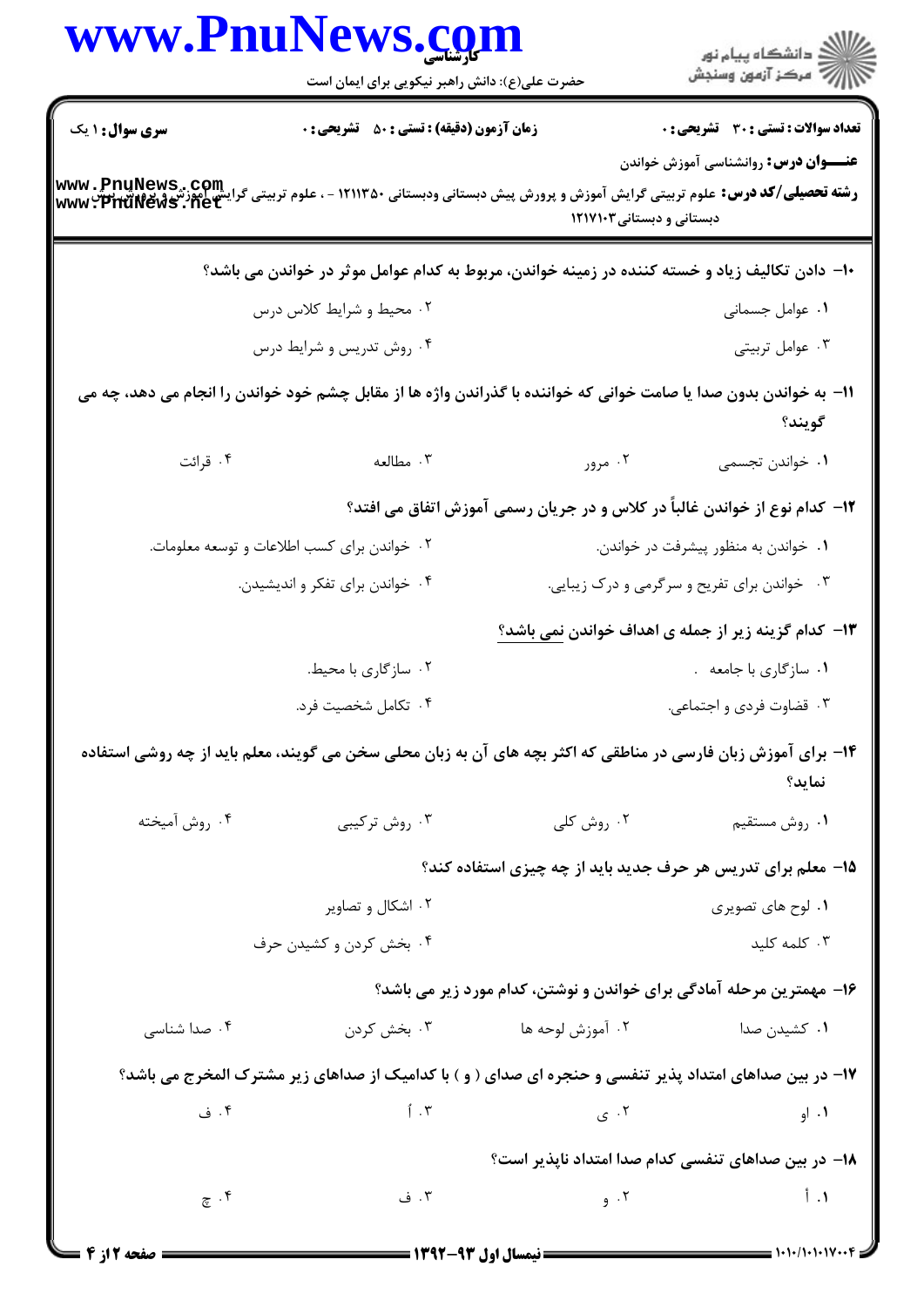|                        | www.PnuNews.com<br>حضرت علی(ع): دانش راهبر نیکویی برای ایمان است                                                                                                                                          |                                                                                               | ر دانشگاه پيام نور<br>ا∛هرکز آزمون وسنجش                                             |
|------------------------|-----------------------------------------------------------------------------------------------------------------------------------------------------------------------------------------------------------|-----------------------------------------------------------------------------------------------|--------------------------------------------------------------------------------------|
| <b>سری سوال : ۱ یک</b> | <b>زمان آزمون (دقیقه) : تستی : 50 ٪ تشریحی : 0</b><br><b>رشته تحصیلی/کد درس:</b> علوم تربیتی گرایش آموزش و پرورش پیش دبستانی ودبستانی ۱۲۱۱۳۵۰ - ، علوم تربیتی گرایش اموزش و پرورش:<br>www : PhuNews . net | دبستانی و دبستانی۳۱۷۱۰۳                                                                       | تعداد سوالات : تستي : 30 - تشريحي : 0<br><b>عنـــوان درس:</b> روانشناسی آموزش خواندن |
|                        |                                                                                                                                                                                                           | ۱۹- کدام گزینه جزء اهداف عمده دوره آمادگی <u>نمی باشد؟</u>                                    |                                                                                      |
|                        | ۰۲ آموزش زبان فارسی به طور مستقیم و شفاهی.                                                                                                                                                                |                                                                                               | ۰۱ بر انگیختن انگیزه تحصیل در نوآموزان.                                              |
|                        | ۰۴ تشویق کودکان به نقاشی کردن.                                                                                                                                                                            |                                                                                               | ۰۳ صوت آموزی و بازشناسی آواهای مجرد در کلمات.                                        |
|                        |                                                                                                                                                                                                           |                                                                                               | <b>۲۰</b> - صفت بارز روش کانون های رغبت کدام است؟                                    |
|                        |                                                                                                                                                                                                           |                                                                                               | ۰۱ ابتدا به کل کلمه سپس به اجزای کلمه توجه دارد.                                     |
|                        |                                                                                                                                                                                                           |                                                                                               | ۰۲ آموزش در آن از طریق اجزا به نتیجه کلی می رسد.                                     |
|                        |                                                                                                                                                                                                           |                                                                                               | ۰۳ در آن موارد مختلف برنامه با هم تدریس می شود.                                      |
|                        |                                                                                                                                                                                                           | ۰۴ تاکید این روش بر تقویت حافظه از طریق تکرار و تمرین است.                                    |                                                                                      |
|                        | <b>۳۱</b> - بر طبق کدام قانون از قوانین سازمان در نظریه گشتالت، سطوح غیر بسته و ناکامل به صورت واحدهای کامل درک می                                                                                        |                                                                                               | شوند؟                                                                                |
| ۰۴ قانون مشابهت        | ۰۳ قانون مجاورت                                                                                                                                                                                           | ۰۲ قانون ترميم                                                                                | ٠١. قانون ادامه خوب                                                                  |
|                        |                                                                                                                                                                                                           |                                                                                               | <b>۲۲</b> - اساسی ترین شکل تکلم خودمرکزگرا چیست؟                                     |
| ۰۴ تفکر                | ۰۳ تمرین                                                                                                                                                                                                  | ۰۲ تکرار                                                                                      | ۰۱ تقلید                                                                             |
|                        |                                                                                                                                                                                                           | ٢٣– مهمترين وسيله ارتباط فكرى انسانها با يكديگر، كدام گزينه زير مي باشد؟                      |                                                                                      |
| ۰۴ سواد                | بان $\cdot$ ۳                                                                                                                                                                                             | ۰۲ تکلم                                                                                       | ۰۱ نوشتن                                                                             |
|                        |                                                                                                                                                                                                           | <b>۳۴</b> – علمای تعلیم و تربیت کدام مورد زیر را بهترین وسیله رسیدن به زندگانی بهتر می دانند؟ |                                                                                      |
| ۰۴ سواد                | ۰۳ سخن گفتن                                                                                                                                                                                               | ۰۲ خواندن و نوشتن                                                                             | ۰۱ زبان                                                                              |
|                        |                                                                                                                                                                                                           | ۲۵– دومین وظیفه معلم در کلاس، کدام مورد زیر می باشد؟                                          |                                                                                      |
|                        | ٢. آموزش مطالعه                                                                                                                                                                                           |                                                                                               | ۰۱ آموزش نوشتن                                                                       |
|                        | ۰۴ نظم و انضباط                                                                                                                                                                                           |                                                                                               | ۰۳ شناخت اولیای کودکان                                                               |
|                        |                                                                                                                                                                                                           |                                                                                               | ۲۶- مهم ترین وجه اشتراک کودکان در چیست؟                                              |
| ۰۴ کودک بودن           |                                                                                                                                                                                                           | ۰۲ آزادمنشی ویژه                                                                              |                                                                                      |

×